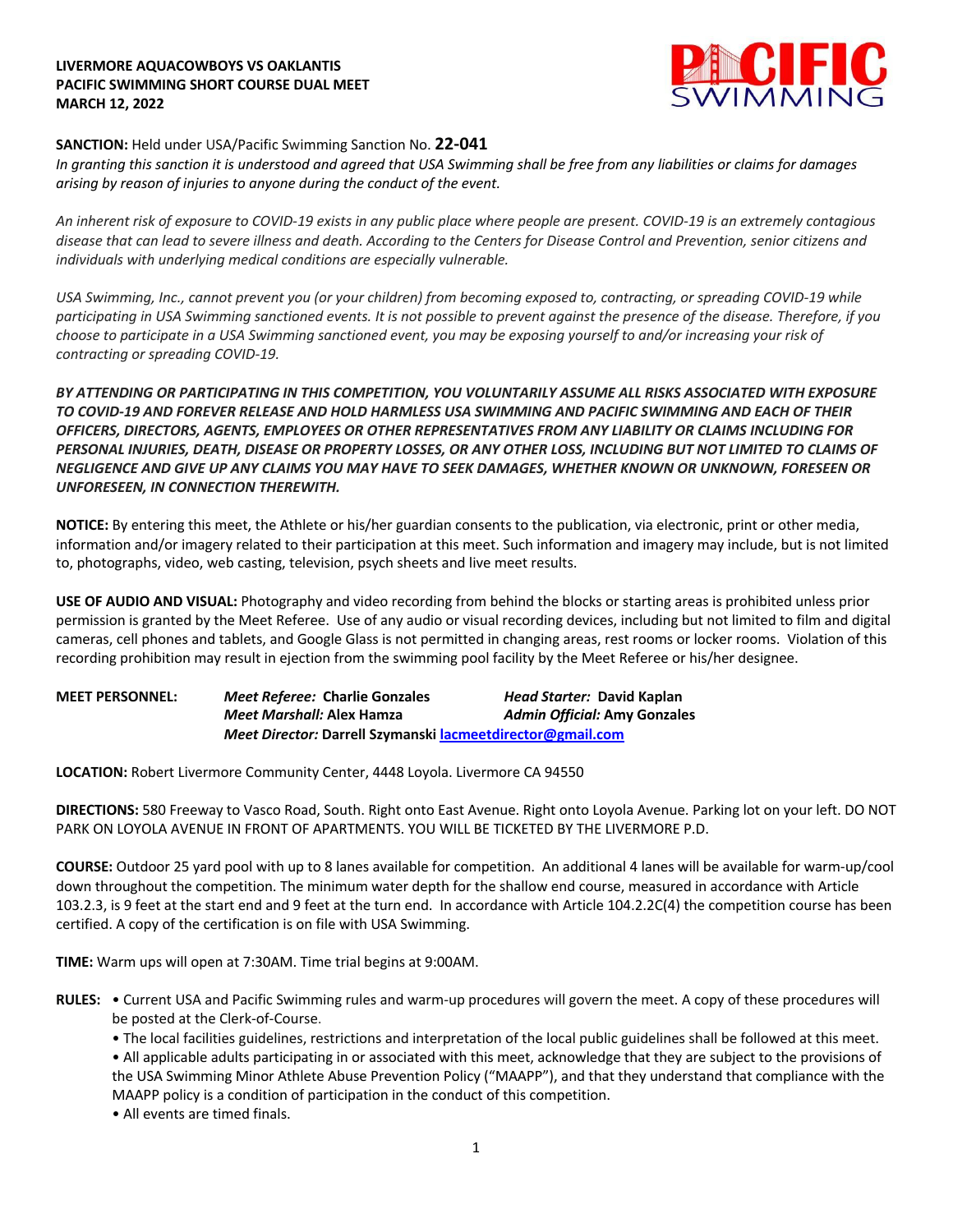- All events will swim fast to slow.
- Athletes may compete in Maximum 4 events per day.
- All Athletes ages 12 and under should complete competition within four (4) hours.

• Events for the same 12 & under athletes shall be limited to one session per day, except for prelim/final meets where events for 12 & under athletes may be offered in both prelims and finals

• If local conditions warrant it the Meet Referee, with the concurrence of the Meet Director, may require a mandatory scratch down. Refunds will be made for any mandatory scratches.

- **All Coaches and Officials must wear their USA Swimming membership cards in a visible manner.**
- All athletes 18 and older must have completed the Athlete Protection Training to be allowed to compete.
- At the discretion of the Meet Referee, different events and genders may swim combined.
- **All Participants will follow the Facility Safety Guidelines which will be emailed to all Participants prior to the meet and which will be announced prior to the meet.**

**ATTENTION HIGH SCHOOL ATHELTES:** If you are a high school athlete in season, you need to be Unattached at this meet. It is the athlete's responsibility to be Unattached at this meet. You can un-attach at the meet if necessary. This does not apply to athletes swimming under the rules of the Nevada Interscholastic Activities Association (NIAA).

**UNACCOMPANIED ATHLETES:** Any USA Swimming Athlete-Member competing at the meet must be accompanied by a USA Swimming Member-Coach for the purposes of Athlete supervision during warm-up, competition and warm-down. If a Coach-Member of the Athlete's USA Swimming Club does not attend the meet to serve in said supervisory capacity, it is the responsibility of the Athlete or the Athlete's legal guardian to arrange for supervision by a USA Swimming Member-Coach. The Meet Director or Meet Referee may assist the Athlete in making arrangements for such supervision; however, it is recommended that such arrangements be made in advance of the meet by the Athlete's USA Swimming Club Member-Coach.

**RACING STARTS:** Athletes must be certified by a USA Swimming member-coach as being proficient in performing a racing start or must start the race in the water. It is the responsibility of the Athlete or the Athlete's legal guardian to ensure compliance with this requirement.

**RESTRICTIONS:** • Smoking and the use of other tobacco products is prohibited on the pool deck, in the locker rooms, in spectator

seating, on standing areas and in all areas used by Athletes, during the meet and during warm-up periods.

- Sale and use of alcoholic beverages is prohibited in all areas of the meet venue.
- No glass containers are allowed in the meet venue.
- No propane heater is permitted except for snack bar/meet operations.
- All shelters must be properly secured.
- Deck Changes are prohibited.

• Destructive devices, to include but not limited to, explosive devices and equipment, firearms (open or concealed), blades, knives, mace, stun guns and blunt objects are strictly prohibited in the swimming facility and its surrounding areas. If observed, the Meet Referee or his/her designee may ask that these devices be stored safely away from the public or removed from the facility. Noncompliance may result in the reporting to law enforcement authorities and ejection from the facility. Law enforcement officers (LEO) are exempt per applicable laws.

• Operation of a drone, or any other flying apparatus, is prohibited over the venue (pools, Athlete/Coach areas, Spectator areas and open ceiling locker rooms) any time Athletes, Coaches, Officials and/or Spectators are present.

**ELIGIBILITY:** • Athletes must be current members of USA Swimming and enter their name and registration number on the meet entry card as they are shown on their Registration Card. If this is not done, it may be difficult to match the Athlete with the registration and times database. The meet host will check all Athlete registrations against the SWIMS database and if not found to be registered, the Meet Director shall accept the registration at the meet (a \$10 surcharge will be added to the regular registration fee). Duplicate registrations will be refunded by mail.

• Meet is open only to qualified athletes registered with **LAC or OAK.** Athletes who are unattached but participating with **LAC or OAK** are eligible to compete.

• Entries with **"NO TIME" will be ACCEPTED** 

• Athletes with a disability are welcome to attend this meet and should contact the Meet Director or Meet Referee regarding any special accommodations on entry times and seeding per Pacific Swimming policy.

- Athletes 19 years of age and over may compete in the meet if they are attached to LAC or OAK.
- The Athlete's age will be the age of the Athlete on the first day of the meet.